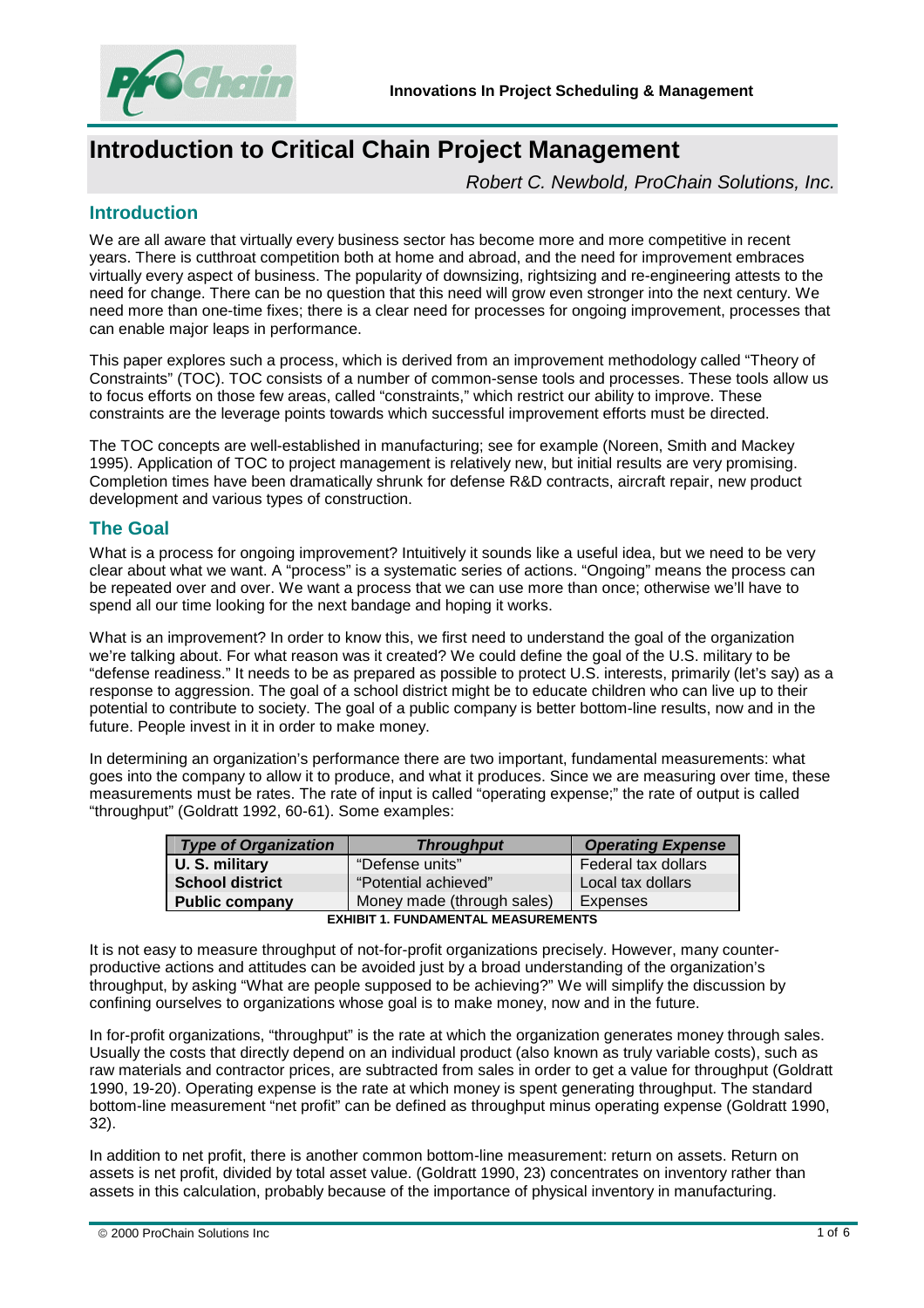

Typically the effect of increasing assets is difficult to assess. On the one hand more capital is tied up, and on the other hand those assets represent value that the company could (through sales) turn into cash. For purposes of this discussion we'll assume that reduction of assets is not a major avenue for improvement.

We're now in a position to be much more precise about the meaning of "improvement." We want throughput to go up and operating expense to go down. To make operating expense go down, we can reduce head count, if necessary by laying people off. This avenue has a lower limit for improvement. To make throughput go up, we can sell more, or sell at higher prices; the potential here is unlimited. Whether we choose the limited or unlimited direction, we must leverage our resources to improve. We must find those key areas that are most important to focus improvement efforts. There are several ways to do this.

## **Leverage Points**

Let's look at a hypothetical company that sells projects to develop custom hardware. This company has no problem with sales; the demand will meet the supply for the foreseeable future. Furthermore, the times and resources required to complete each project are very similar. The generic flow is shown in Exhibit 2:



Project **Completior** 

**EXHIBIT 2. INITIAL PROJECT PLAN** 

Each rectangle represents a task. The horizontal lengths of the rectangles are proportional to the expected task durations. Inside each rectangle is printed the number of weeks the task is expected to take, and the type of person doing the work. The required resources are a customer services representative (CS), an engineer (Eng), a hardware technician (HW), and a computer programmer (Prog). Each rectangle which immediately follows another is dependent on the prior task. The arrow between 3:HW and 2:CS also represents a dependency. This means that both 3:HW and 5:HW must finish before the last 2:CS can start. The vertical bar to the right represents project completion.

How many of these projects could be completed in a year, assuming that the organization has one person of each type, and that each person has fifty productive weeks in a year? We can at least answer this theoretically, by noting that the hardware technician is going to be the most busy. Since eight weeks of her time are required for each project, about six projects can be completed per year. How can the company produce more? There are a few choices:

- Make sure the technician is focused on her work, and that she has as few distractions as possible. Every minute she is productive translates to more projects completed. Every project completed increases the bottom line.
- Make sure that everyone else produces in order to keep her busy. The programmer or engineer can't take a vacation unless there is sufficient work to keep the technician busy in the meantime.
- Hire another technician.

In fact, we have just gone through the following five-step improvement process, derived from (Goldratt 1990, 59-62):

- 1. **Identify the system's leverage points.** We noted that lack of hardware technician's time prevented us from making more projects, and hence more money.
- 2. **Exploit the leverage points.** That is, squeeze as much as possible from the technician. This might be as simple as freeing the technician from distractions or communicating her importance.
- 3. **Subordinate everything else to the above decisions.** Make sure everyone else is working to keep the "leverage point" busy. It only makes sense for others to produce enough to keep the technician busy, and no more. It only makes sense for the sales people to sell as much as the technician can produce.
- 4. **Elevate the leverage points.** That is, spend money to eliminate them. An example might be hiring another technician.

What happens if a new technician is hired? How many projects could be completed in a year? Assuming the new technician comes up to speed quickly, the new leverage point will in software department. At six weeks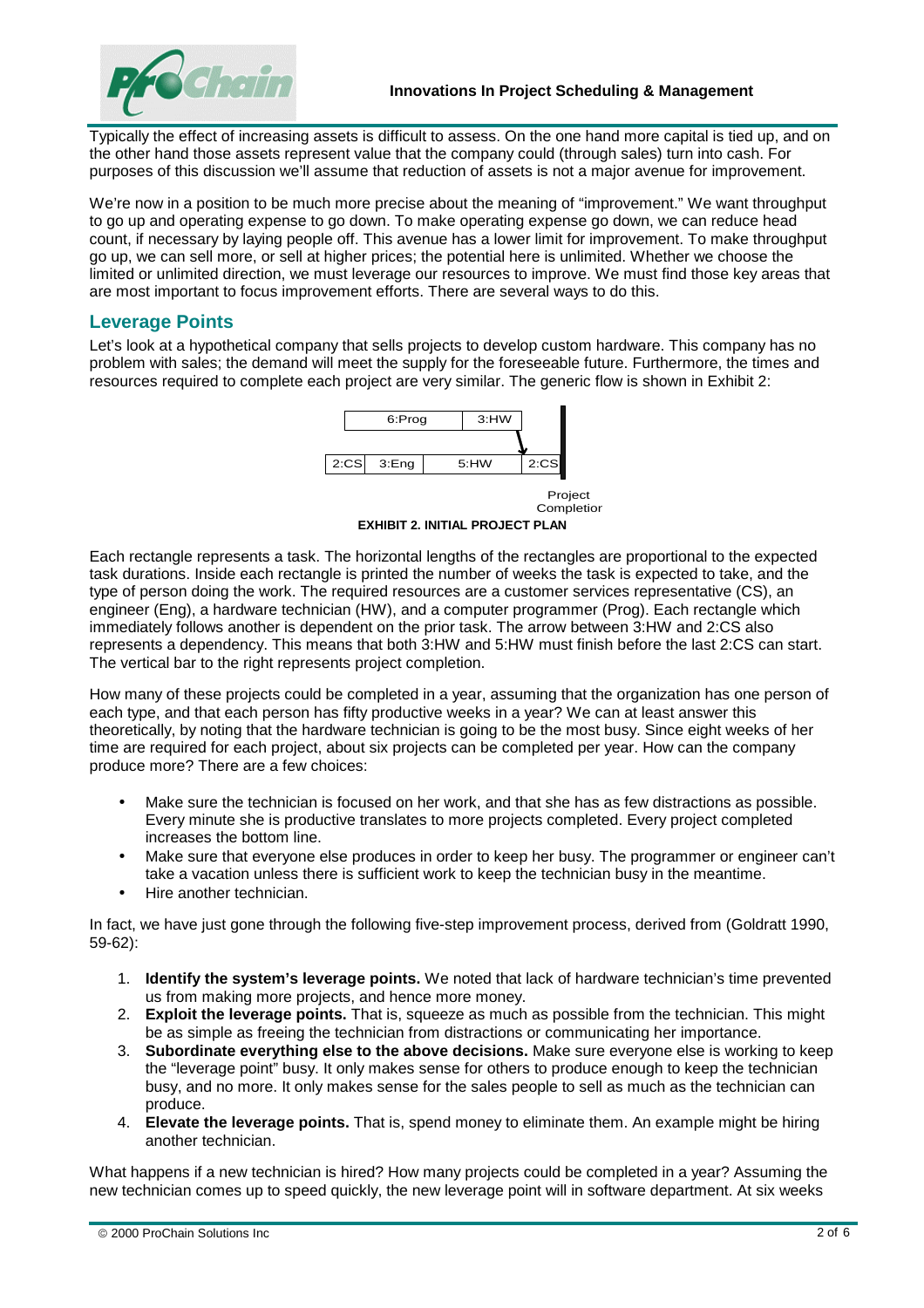

per project, we now expect to be able to produce about eight projects per year. Further improvement focused on the technician will be at best useless. This suggests a fifth step:

#### 5. **Go back to step 1; don't let inertia become a constraint.**

It looks simple and logical. Why aren't we doing it? Here we address two key reasons: local performance measurements and uncertainty. Local performance measurements are formal and informal means used to evaluate individuals. Uncertainty is embodied in Murphy's Law: if anything can go wrong, it will. The one thing we can be sure of regarding our project schedules is that they will never be followed precisely.

### **Local Performance Measurements**

How can local performance measurements hurt the application of the five-step process? Let's use the company of Exhibit 2. What "improvements" would typical management look for? They would probably note that several people aren't working all the time. In fact, the customer service rep is spending half his time on coffee breaks. Maybe the engineer and programmer could help out with customer service. With the purchase of an automated phone system, the customer service person could be let go, and money would be saved. The bottom line has improved, and therefore the company seems better off.

The reality is that the "keep busy" mentality is a measurement. The message is "work or be laid off." It may not even be a formal measurement, but chances are everyone knows about it. If they don't, they will learn very quickly after the first layoff. What is the response to this measurement? One must keep busy. There are then two choices for someone who has insufficient work to do: slow down, or accept more work.

Slowing down is a manifestation of Parkinson's Law (Parkinson 1957, 2): the work expands to fill the time available for its completion. People become less productive. People procrastinate.

Accepting more work sounds promising. On the other hand, if people besides the technician continue to accept enough work to keep busy, uncompleted work will build up in the system. For a discussion of some of the results of this buildup of work, including increased lead times and reduced quality, see (Goldratt and Fox 1986, 32-53). For now, it's sufficient to note that excess work adds to the overall confusion. The more papers on your desk, the less likely you are to find the ones you need. The combination of Parkinson's Law and the buildup of uncompleted work means that management can't really predict when tasks will be done, or how much time is available to do more. It therefore becomes very difficult to predict how long a given project, or even a given task, will take.

There's another local performance measurement that causes problems: the necessity of keeping individual commitment dates. When people commit to finishing a task by a certain date, they are likely to be held to this date. At first this seems both sensible and inevitable. But consider what typically happens in order that people can make their personal commitments. Suppose someone has a task that should take, on average, five weeks of work. If they estimate five weeks, they'll be late at least half the time, even if no other tasks come up. That is unacceptable. In order to have a good chance of finishing on time, they'll probably estimate at least ten. They'll provide for the worst case. Of course, they're only busy half the time, so they'll have to take some other actions — either slow down, or accept more work.

Now consider how these local measurements affect the bidding process. The project bid must be competitive. Time to complete is usually a significant factor. In order to be competitive, task times are often factored down, sometimes arbitrarily. In the process project performance criteria may be compromised as well. The chances of completing on time, and the chances of satisfying the customer, suffer.

Let's look at how this affects project schedules. A possible critical path schedule for the project in Exhibit 2 is shown in Exhibit 3.



**EXHIBIT 3. CRITICAL PATH SCHEDULE** 

The tasks with bold borders are on the critical path. Note that the individual tasks have been padded to protect their completion times. Some of that padding may have been reduced to make a competitive bid. The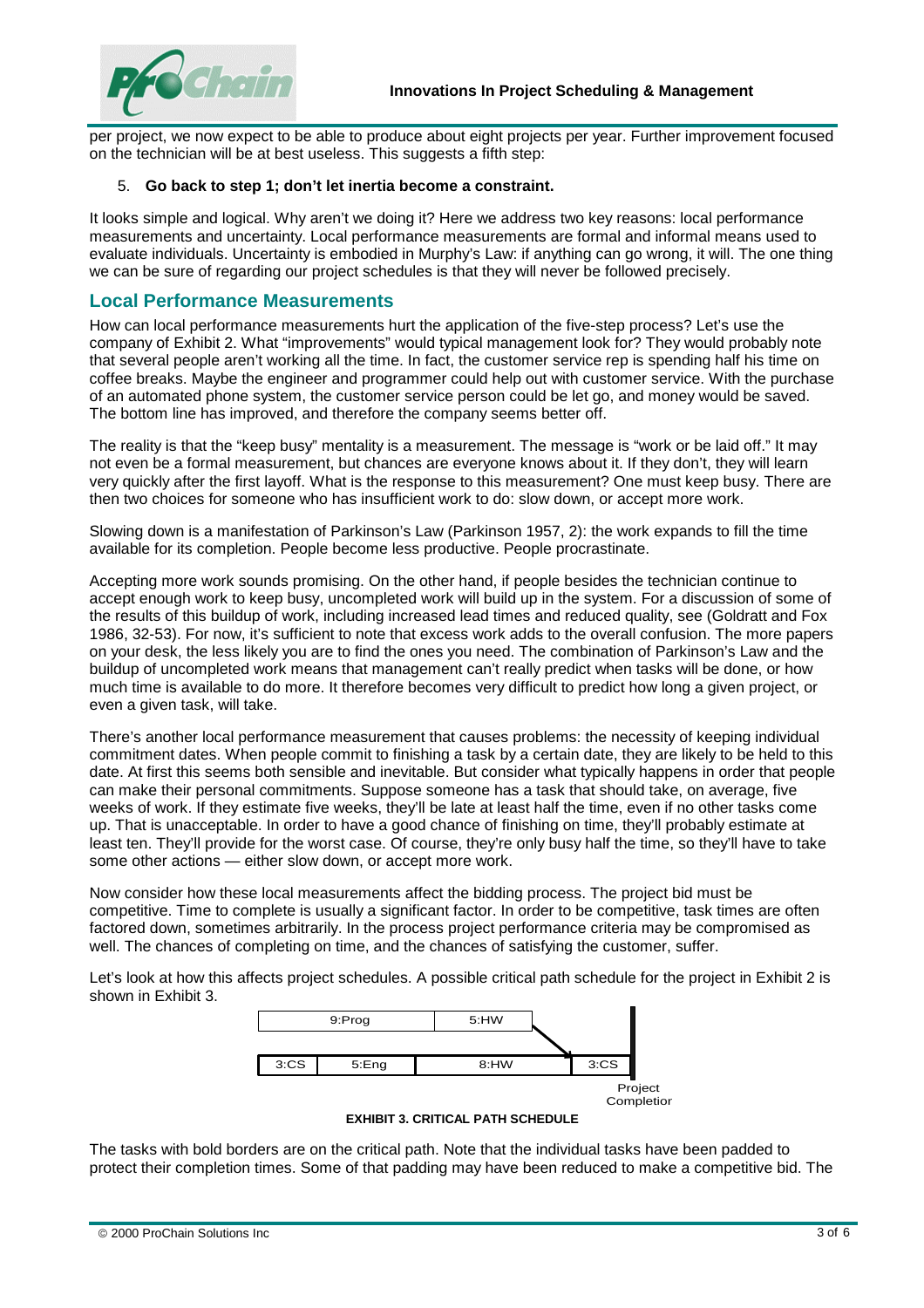

overall project duration is nineteen weeks. The task durations, and hence the project completion date, are rather arbitrary.

An astute project manager might note that there is a conflict for the hardware technician's time. They might decide to resolve the conflict by creating an artificial dependency between the two technician's tasks, as follows:



**EXHIBIT 4. CRITICAL PATH SCHEDULE (MODIFIED)** 

This plan is probably more realistic. But now the project duration is twenty-four weeks, which is twice the duration of the critical path in Exhibit 2. Furthermore, the last task has only one week of protection; this may still be insufficient to protect the project due date from problems.

This scheduling approach also raises many questions. Suppose everyone gave estimated average completion times for tasks. Suppose we're not worried about keeping everyone busy. It seems that at this point we're more exposed than ever to the effects of Murphy's Law. How can we protect project completion dates against inevitable fluctuations? If we want to implement the five-step improvement process, if we want to establish some predictability, we will need a new approach to project planning. We need a technique that provides significantly more protection to the project commitment dates, without adding more slack time than traditional methods.

## **The Critical Chain: Breaking Murphy's Law**

Our new technique is called "critical chain" scheduling, and is discussed in (Goldratt 1997) and (Pittman 1994). We start with the initial project layout, Exhibit 2, and completely ignore uncertainty. Exhibit 2 is not really a feasible schedule, because it has two tasks contending for the hardware technician's time. As our first scheduling step, let's resolve the resource contention.





This schedule would be perfect if there were no uncertainty. So next we need to protect against the uncertainty. We need to protect the commitment date, because the commitment date is directly tied to throughput. In order to protect it, we must decide which tasks are responsible for the current project duration. If delayed, those tasks would make the project longer. Those tasks should therefore be considered most important. They should be protected. That set of tasks is called the "critical chain." The critical chain tasks are shown with bold outlines in Exhibit 6:



**EXHIBIT 6. THE CRITICAL CHAIN** 

It's easy to see that a delay of any of the bold tasks would delay the project. Note that this is different from the traditional critical path in two ways: resource contention is taken into account, and tasks are placed at their late start times. Because of the resource contention the critical chain, unlike the critical path, can hop from one path to another.

Having identified the key tasks, how can we best protect the customer? We are dealing with a fixed number of resources, so the only feasible way of adding protection is by adding time. Traditionally we protect the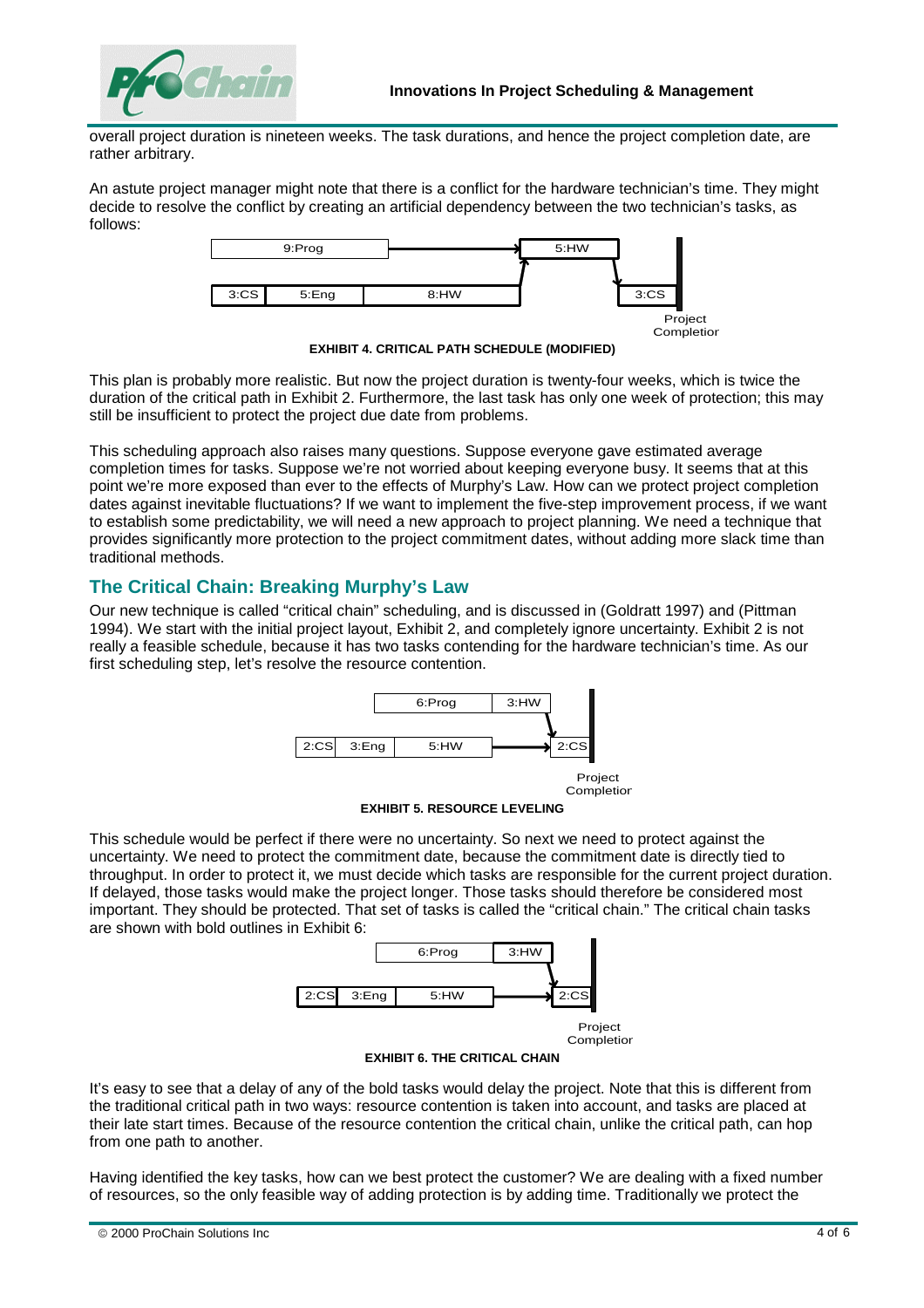

schedule by padding individual tasks or "spreading the slack" throughout the schedule. Using the critical chain approach we don't protect individual tasks; we protect the project completion. We do this by means of lumps of protection, scheduled blocks of time, called buffers. The buffers look like slack and feel like slack, but they are not slack. They are necessary components of the schedule.

We need to identify the key places to put these buffers. First, since the critical chain determines the project duration, we need to protect the critical chain itself. If work is not ready for the critical chain tasks to start, the critical chain will be delayed, thus likely delaying project completion. This means we must have some protection every time a non-critical chain task feeds the critical chain. This type of protection is called a "feeding buffer".

With the feeding buffer we have protected the critical chain from fluctuations. We haven't yet protected the commitment date from fluctuations on the critical chain. This is done by means of a "project buffer" placed after the last-scheduled task. Exhibit 7 shows the fully-buffered schedule:



**EXHIBIT 7. THE BUFFERED SCHEDULE** 

The feeding buffer protects the critical chain task 3:HW from uncertainty in the task 6:Prog. The project completion date is also protected by a project buffer of five weeks. This means that every task has at least five weeks of protection. By specifying average task durations and by removing the necessity to keep everyone busy, we have drastically reduced the need for people to take on multiple tasks to keep busy. This, in turn, helps reduce the normal chaos associated with fighting fires across multiple projects. If you compare this schedule with Exhibit 4, you'll see that while the overall project duration is seven weeks shorter, we have actually gained significantly in reliability by pooling our slack into buffers.

Imagine for a moment that the critical chain tasks in Exhibit 7 are parts of an automobile, and that the uncertainty causes them to vibrate unpredictably. The buffers act as shock absorbers, so that the vibrations don't affect the passenger, who also happens to be the customer. If we think about Exhibit 7 in this context, we'll realize that the vibrations go both ways, left and right. Some tasks complete early, some complete late.

The critical chain approach helps projects to complete more quickly by encouraging tasks to start early. Typically, opportunities for starting tasks early are lost or ignored, because people don't know which are high priority tasks and therefore need to be started early. When things go well, these "positive" schedule disruptions can't accumulate. Frequent rescheduling ensures that late tasks or "negative" disruptions do accumulate, because they must be taken into account in the revised schedules. If we know which tasks are most important, i.e. the critical chain tasks, we know which tasks we would like to start early. Furthermore, the buffers allow this to happen. Suppose in Exhibit 7 the task 5:HW completes in four weeks. Unless 6:Prog is very late, the feeding buffer ensures that 3:HW can start a week early, thus speeding project along.

There is a useful refinement that can be added to the schedule. Consider what will happen if the Engineer is working on another project before the 3:Eng task starts, and that other work is delayed. That delay can delay the entire critical chain of this project, and potentially use up some of the project buffer. To avoid that, we can schedule a "wake-up call" (also known as a "resource buffer") some time before resources are due to start their critical chain tasks. The resources are told in advance when they will be needed to perform these key tasks. This lets them know that they need to be ready for high-priority work, and adds further reliability to the critical chain schedule.

In creating a critical chain schedule, we have in fact carried out the five-step improvement process. We identified the leverage point by resolving resource contention and identifying the critical chain. We will exploit the leverage point by focusing on critical chain tasks. We have allowed everyone else to subordinate to the leverage point by inserting buffers. We know how to elevate the leverage point or "crash the project", if we so desire: we can increase the resources available to work on critical chain tasks. Of course, this may create a new critical chain; so we must then go back to step 1.